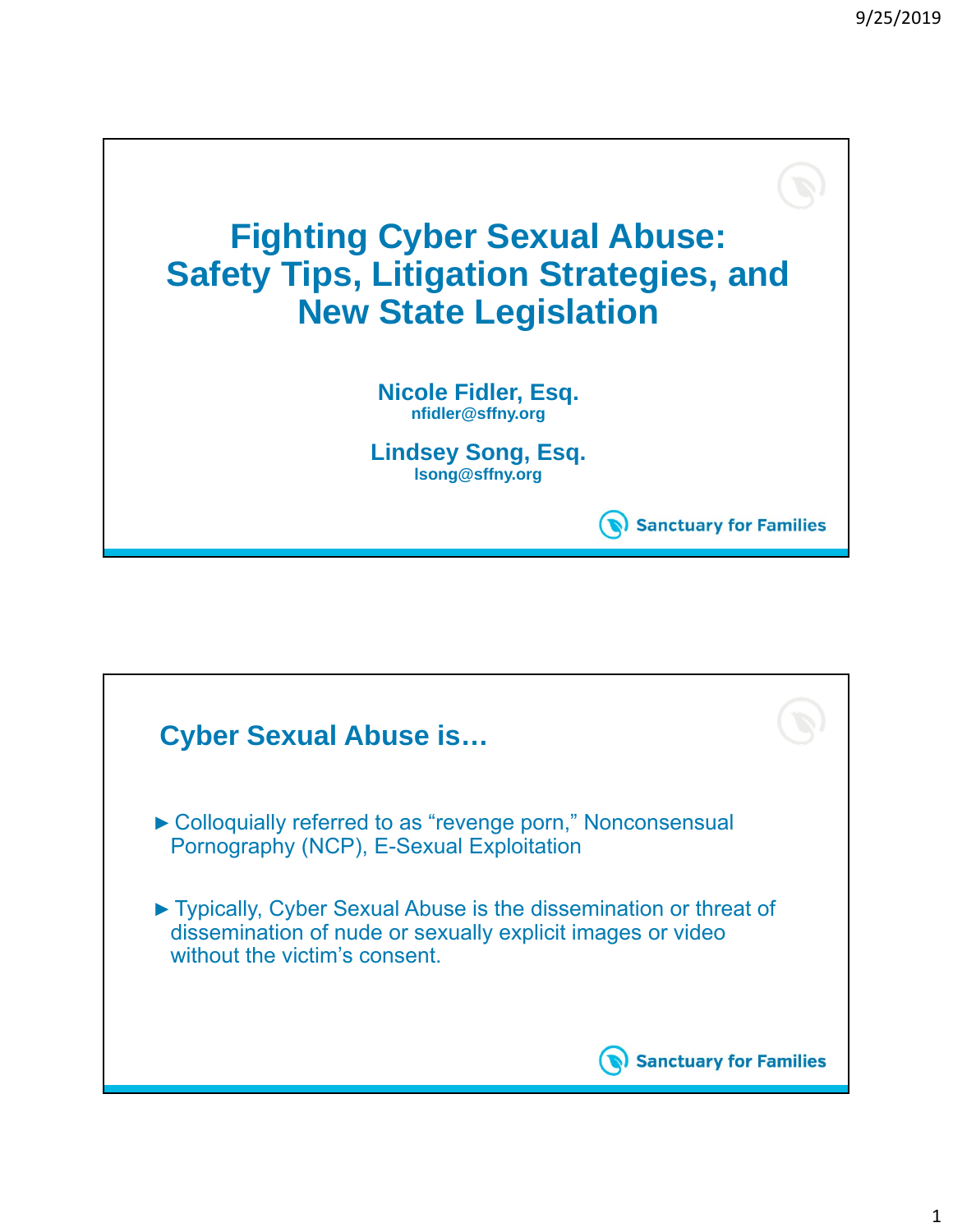

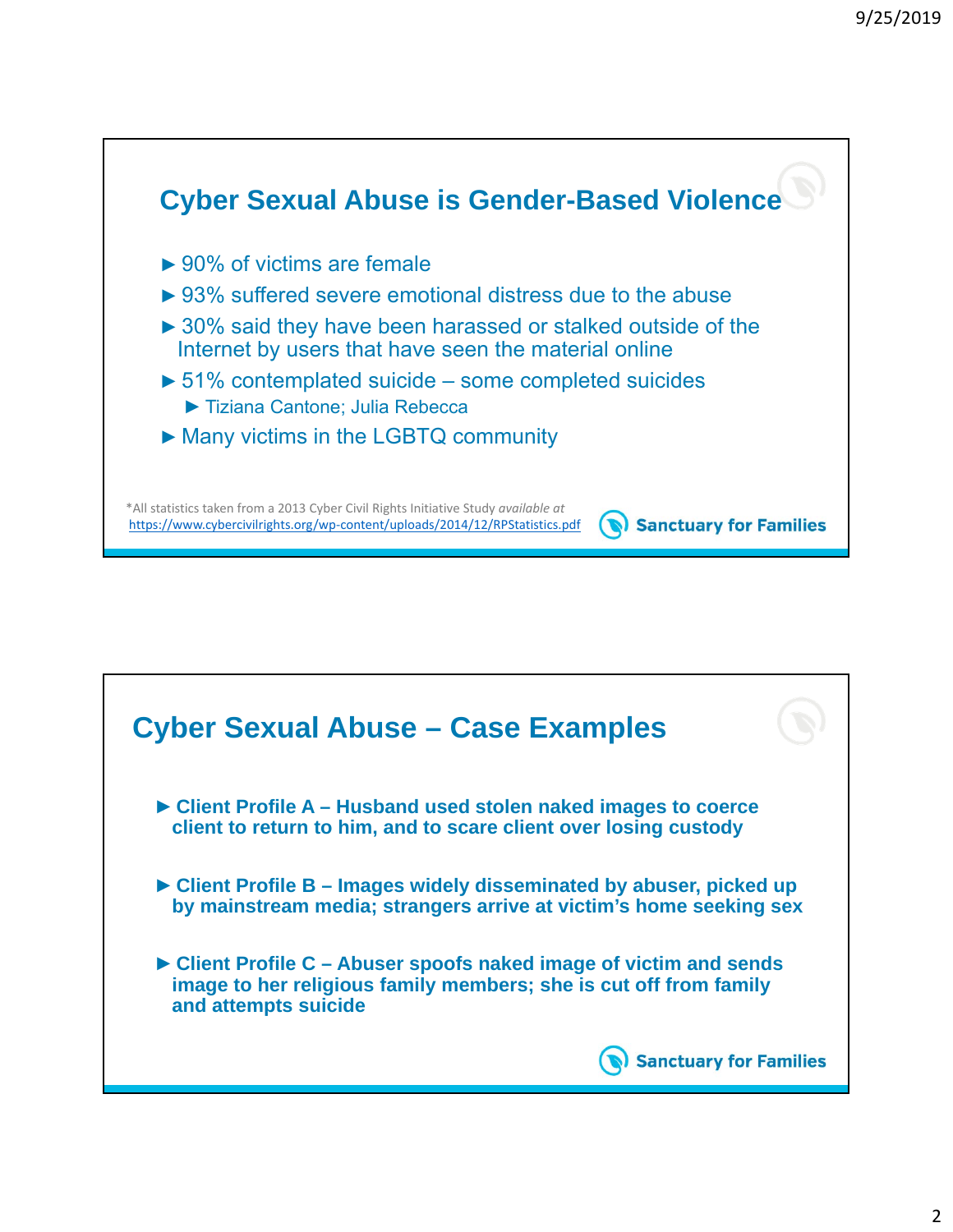

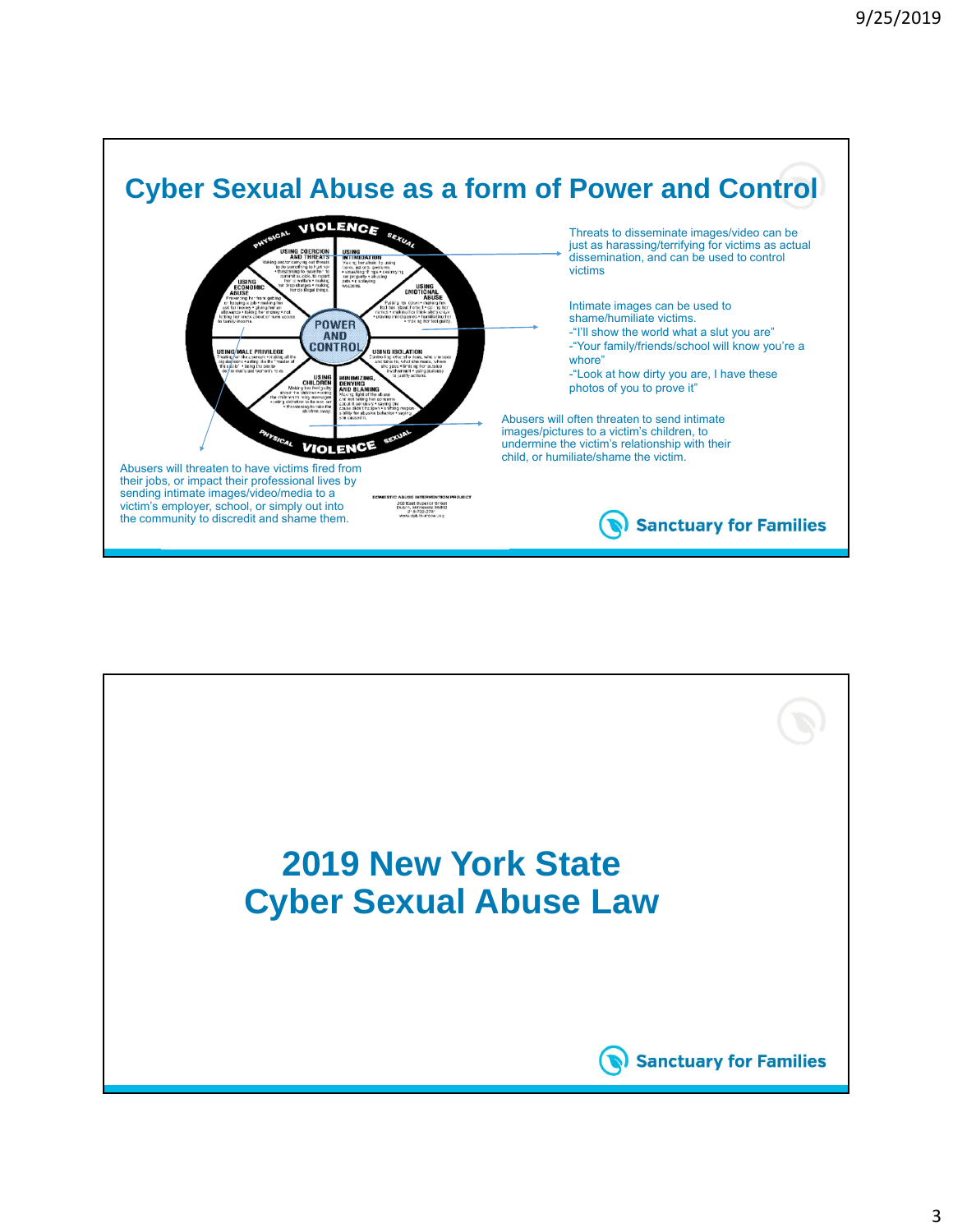

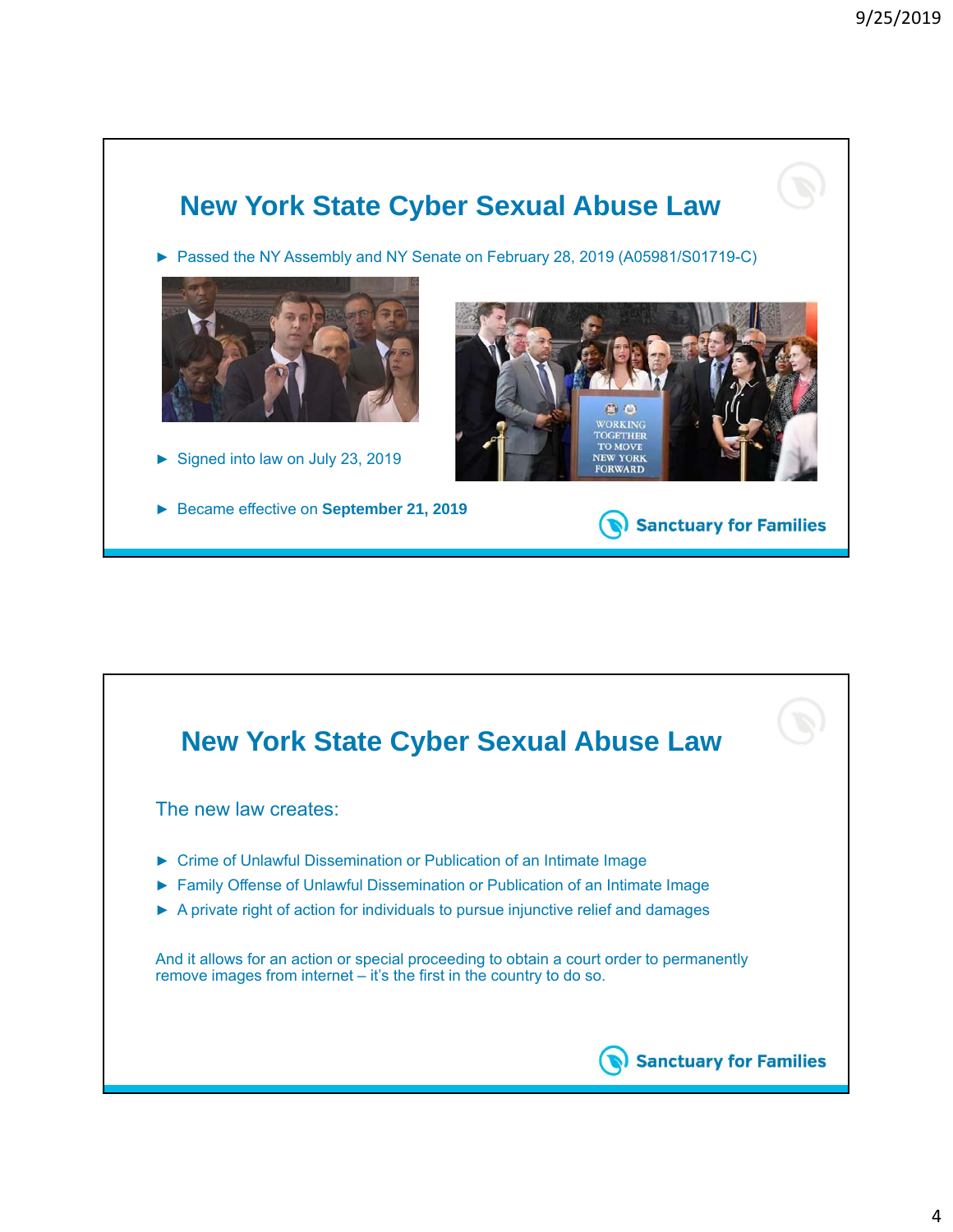

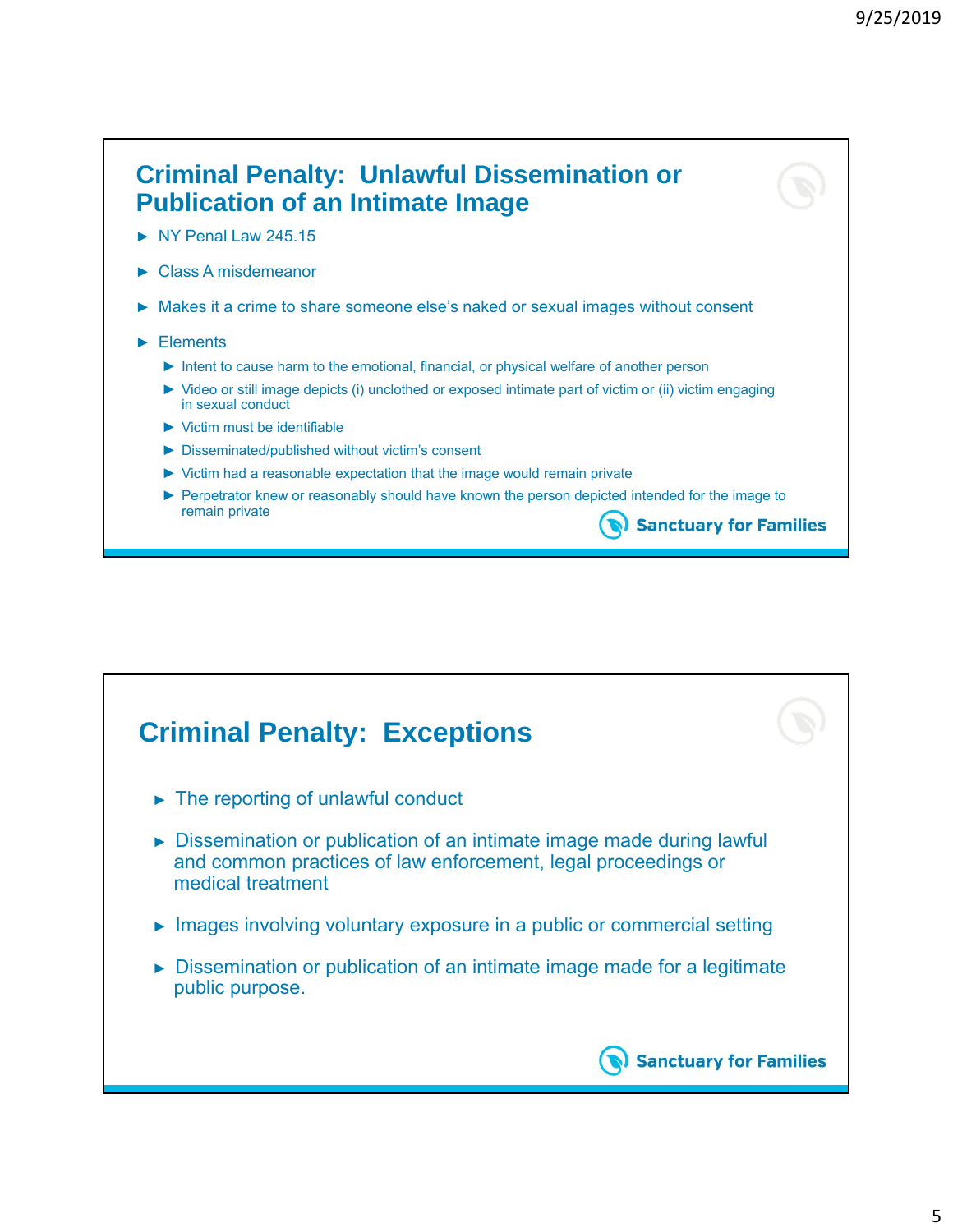

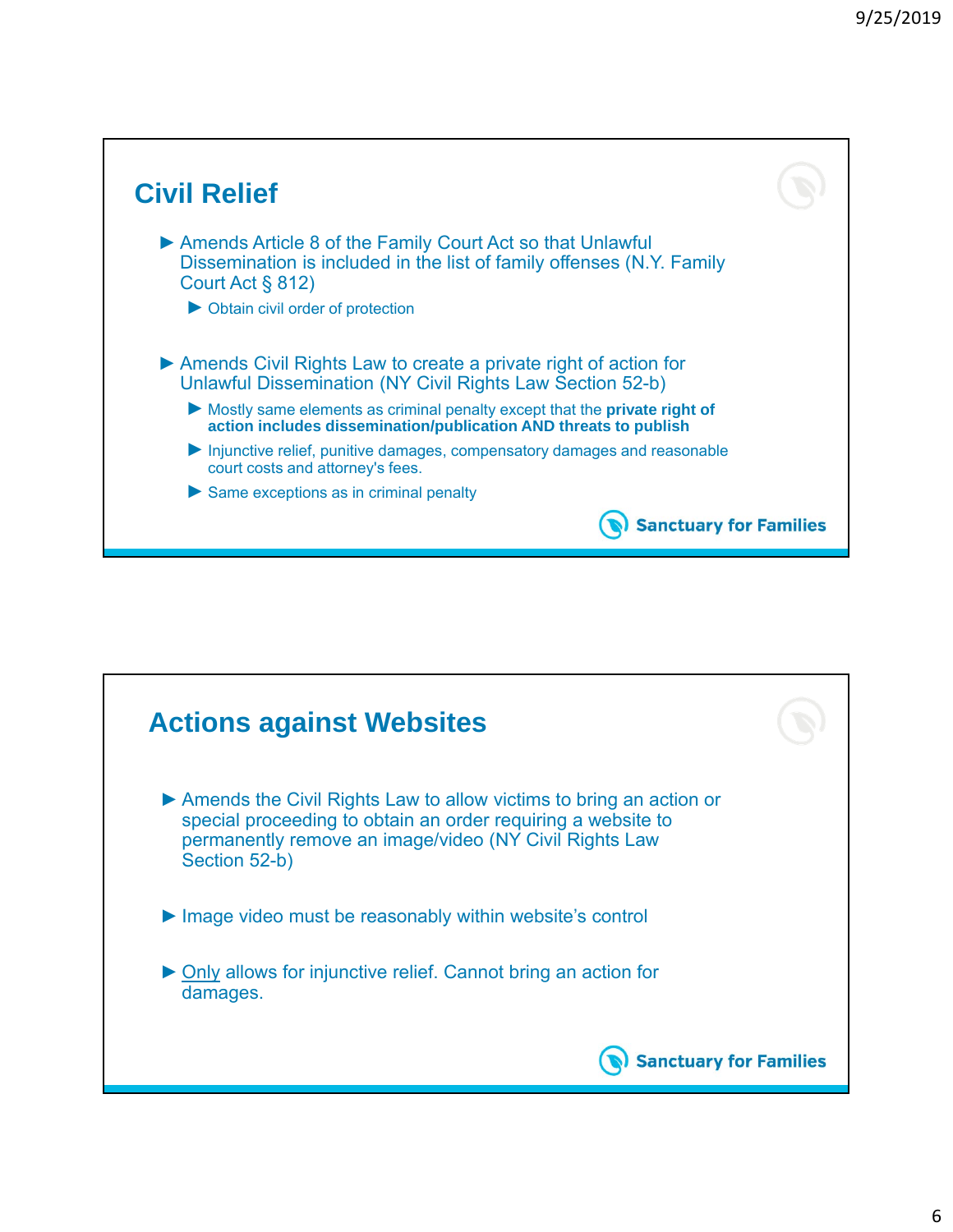

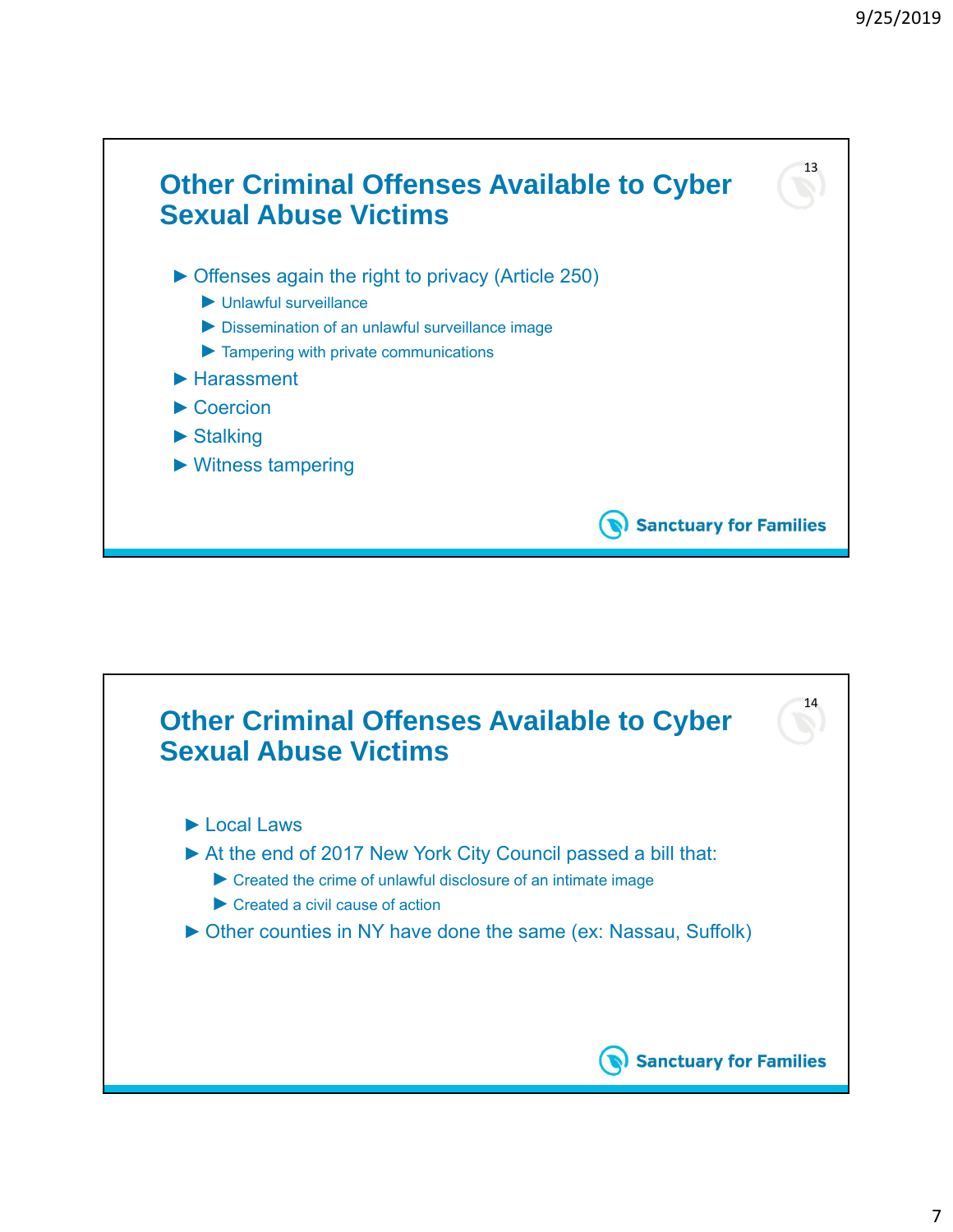

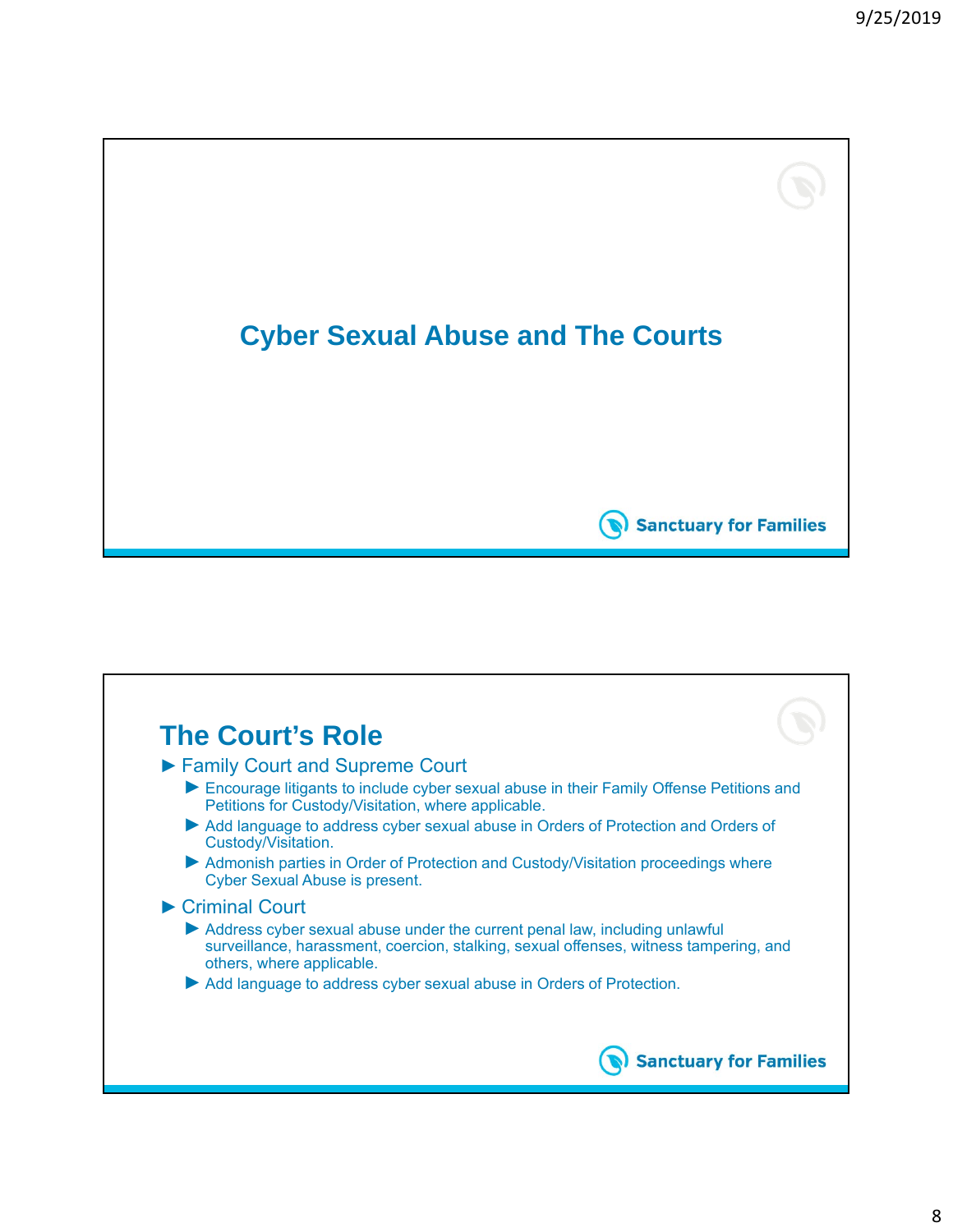

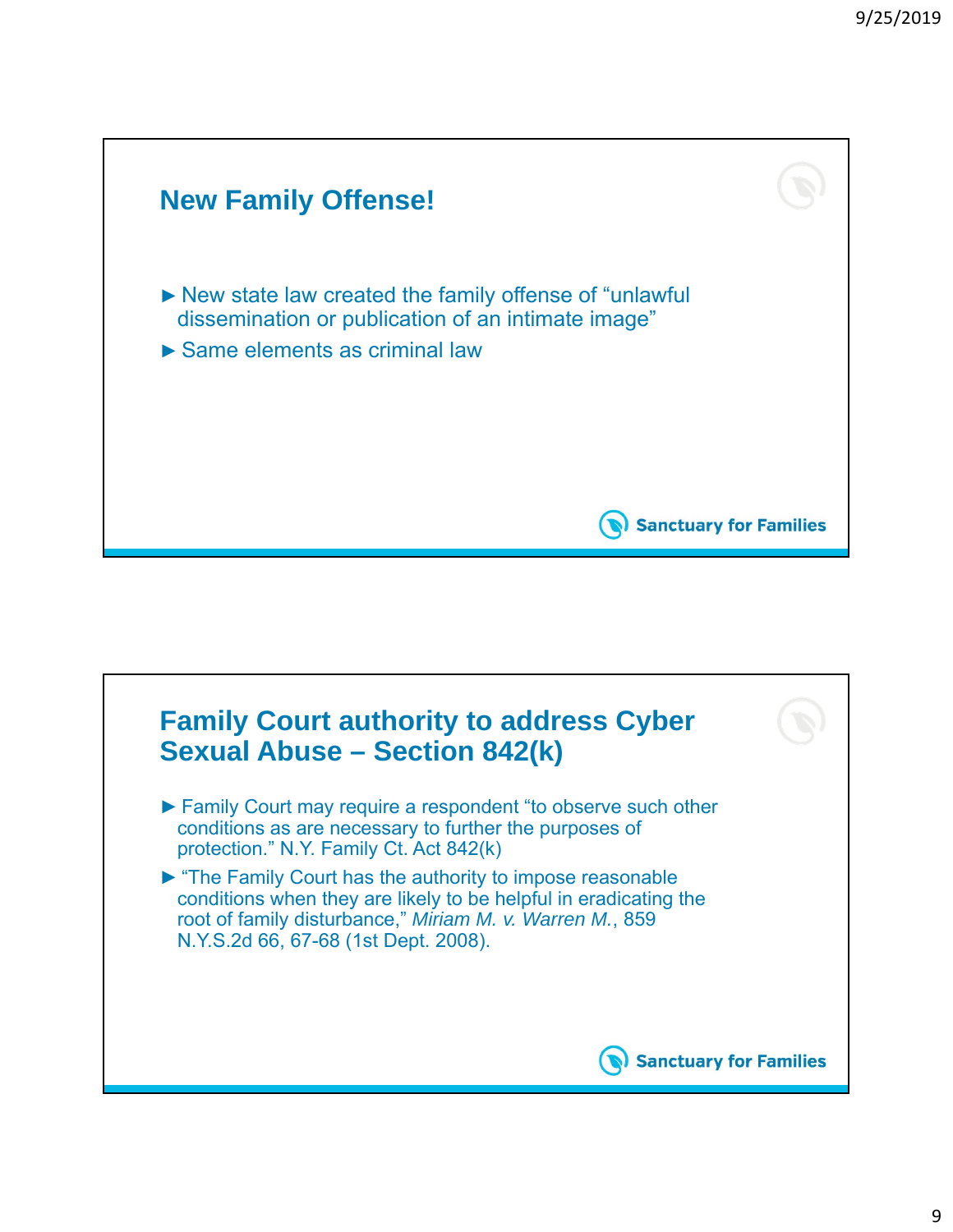

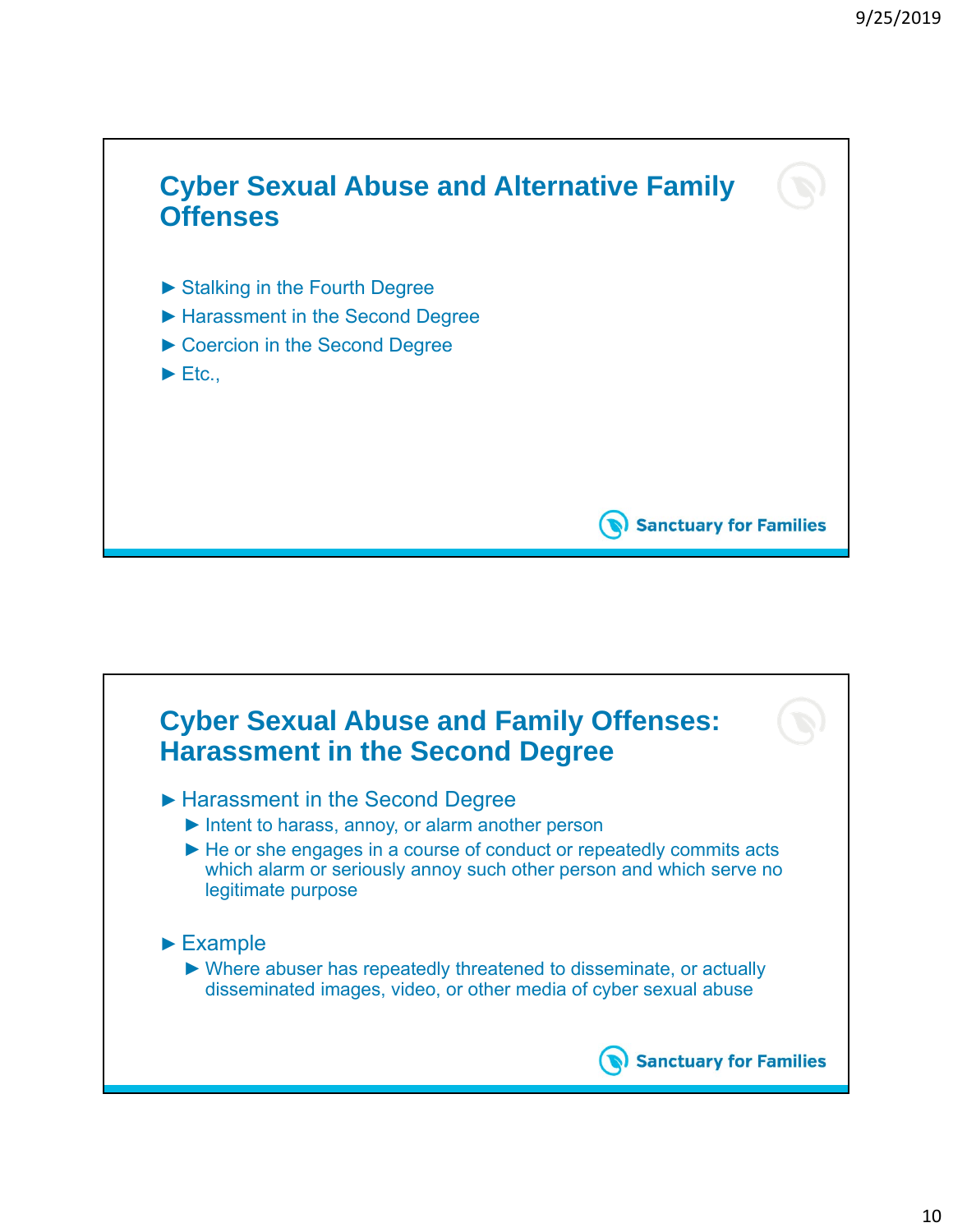## **Cyber Sexual Abuse and Family Offenses: Coercion in the Second Degree** ► A person is guilty of coercion in the second degree when he or she compels or induces a person to engage in conduct which the latter has a legal right to abstain from engaging in, or to abstain from engaging in conduct in which he or she has a legal right to engage, or compels or induces a person to join a group, organization or criminal enterprise which such latter person has a right to abstain from joining, by means of instilling in him or her a fear that, if the demand is not complied with, the actor or another will: ► 3. Engage in other conduct constituting a crime; or ► 5. Expose a secret or publicize an asserted fact, whether true or false, tending to subject some person to hatred, contempt or ridicule; or ► 9. Perform any other act which would not in itself materially benefit the actor but which is calculated to harm another person materially with respect to his or her health, safety, business, calling, career, financial condition, reputation or personal relationships. Sanctuary for Families

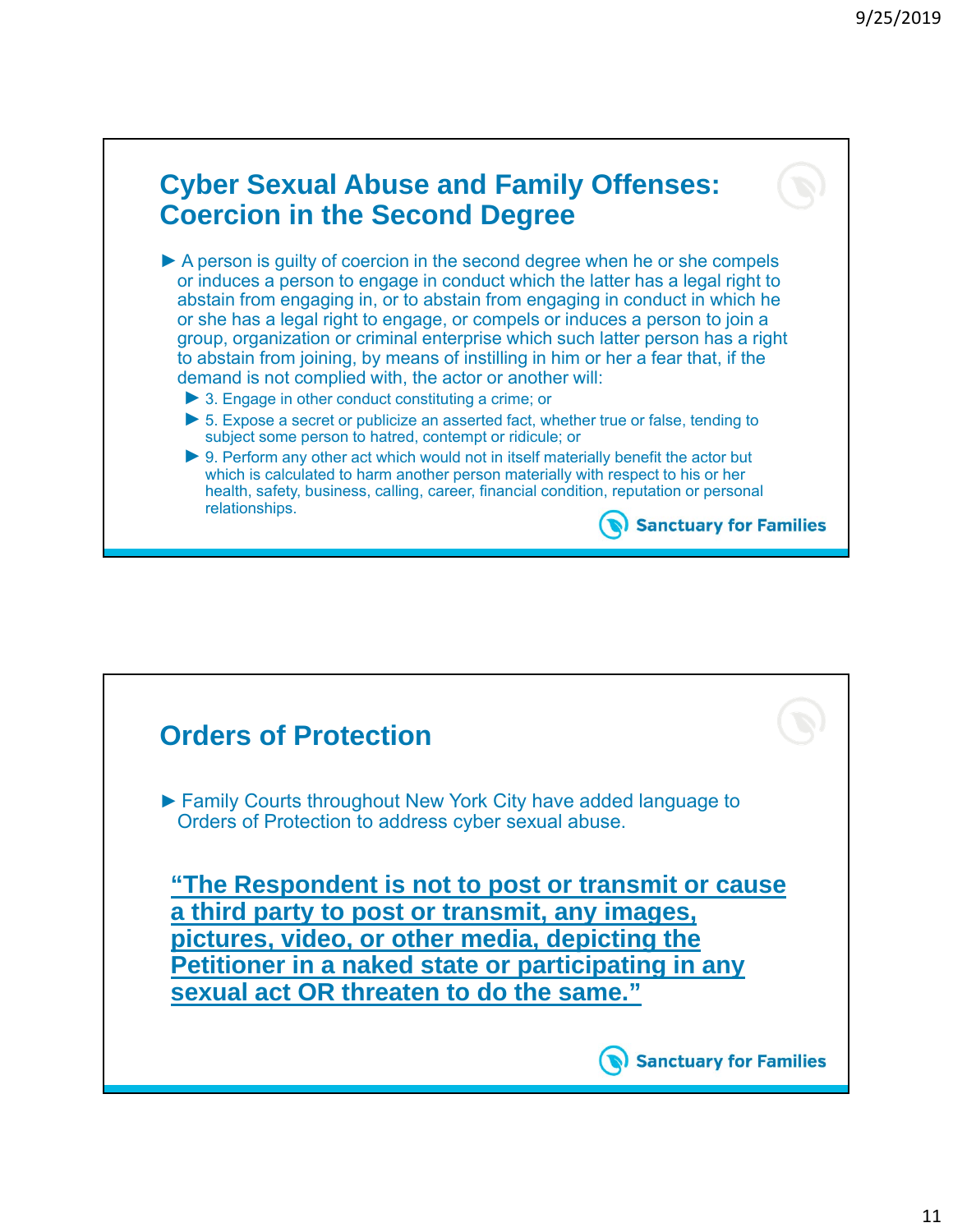

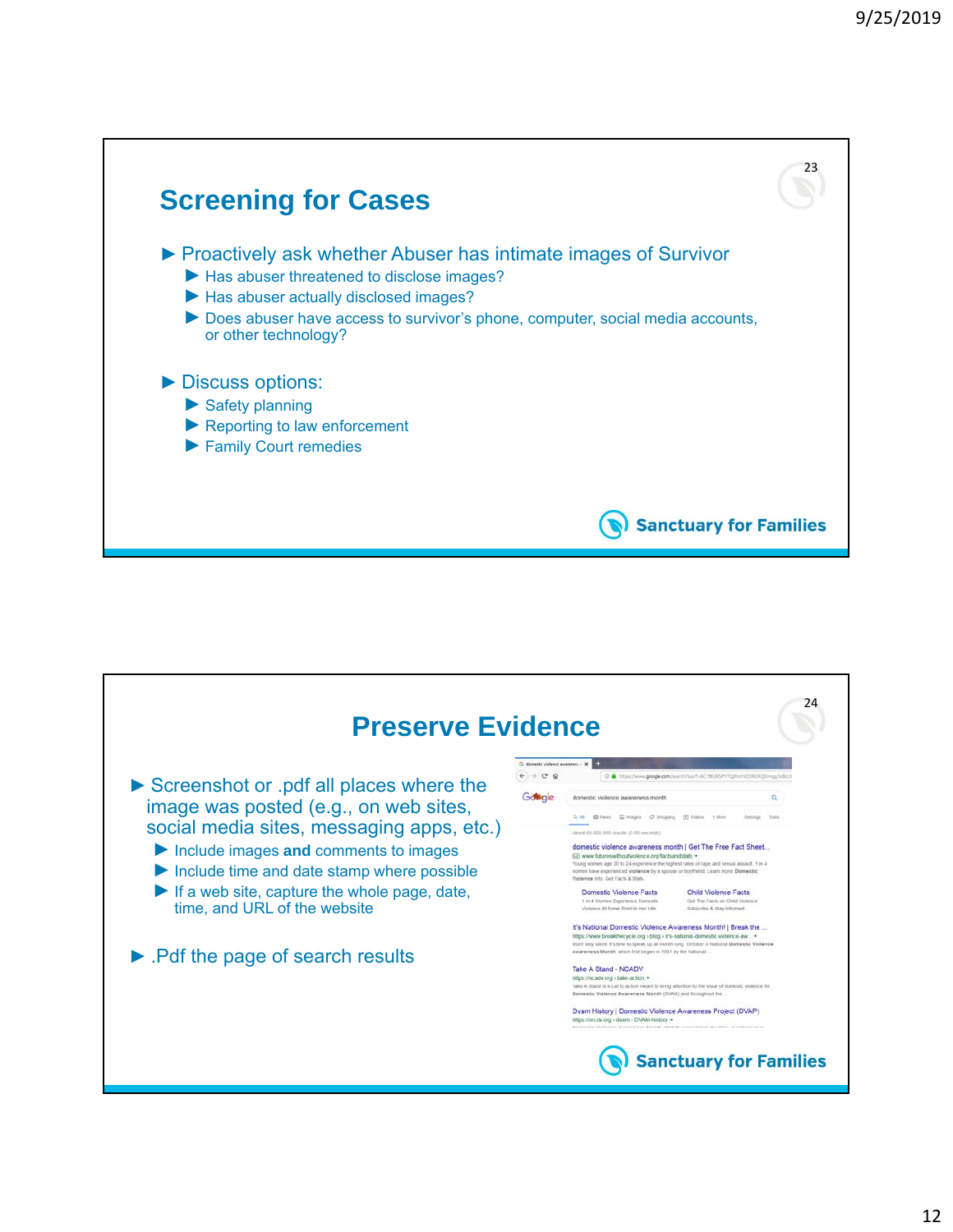

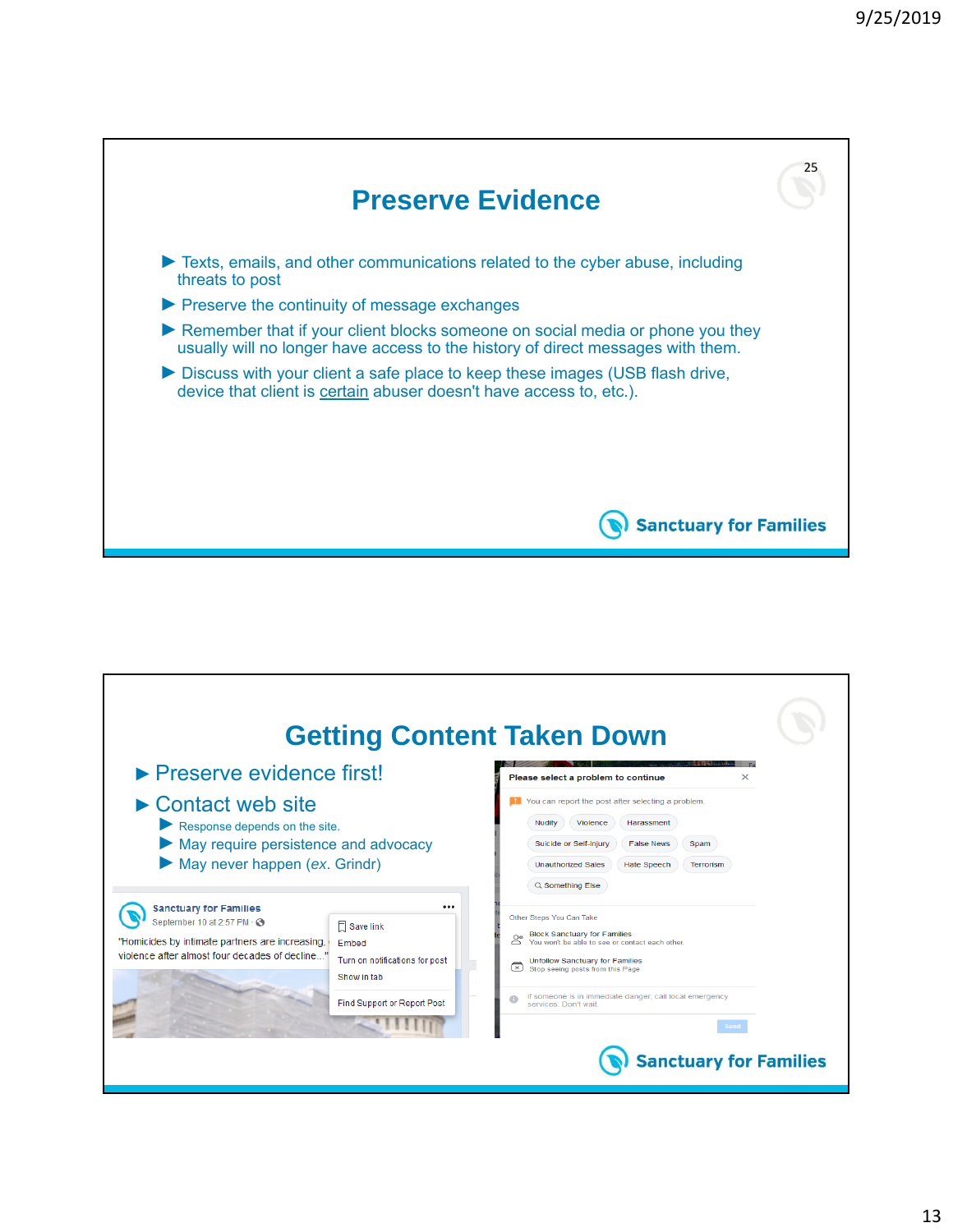

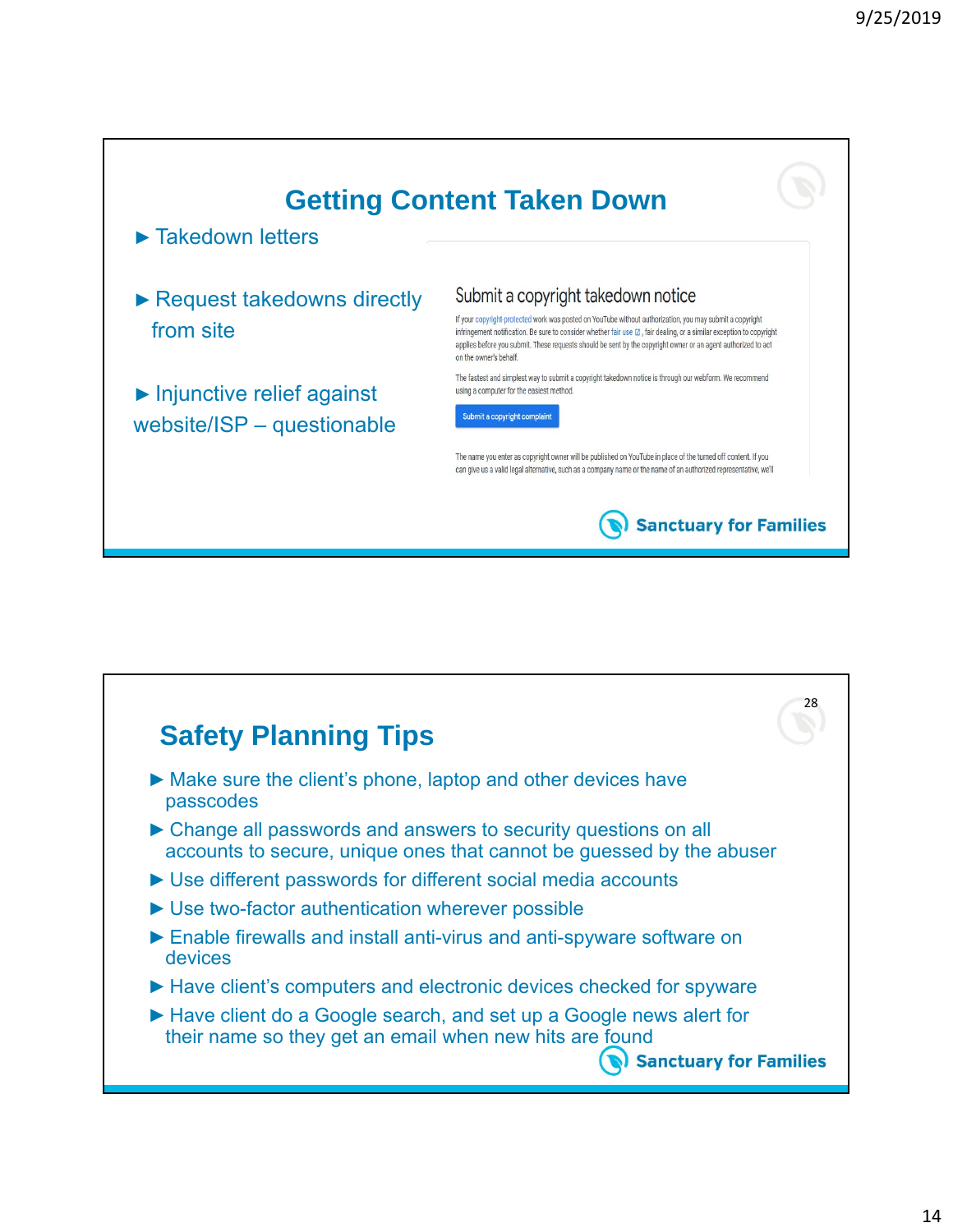